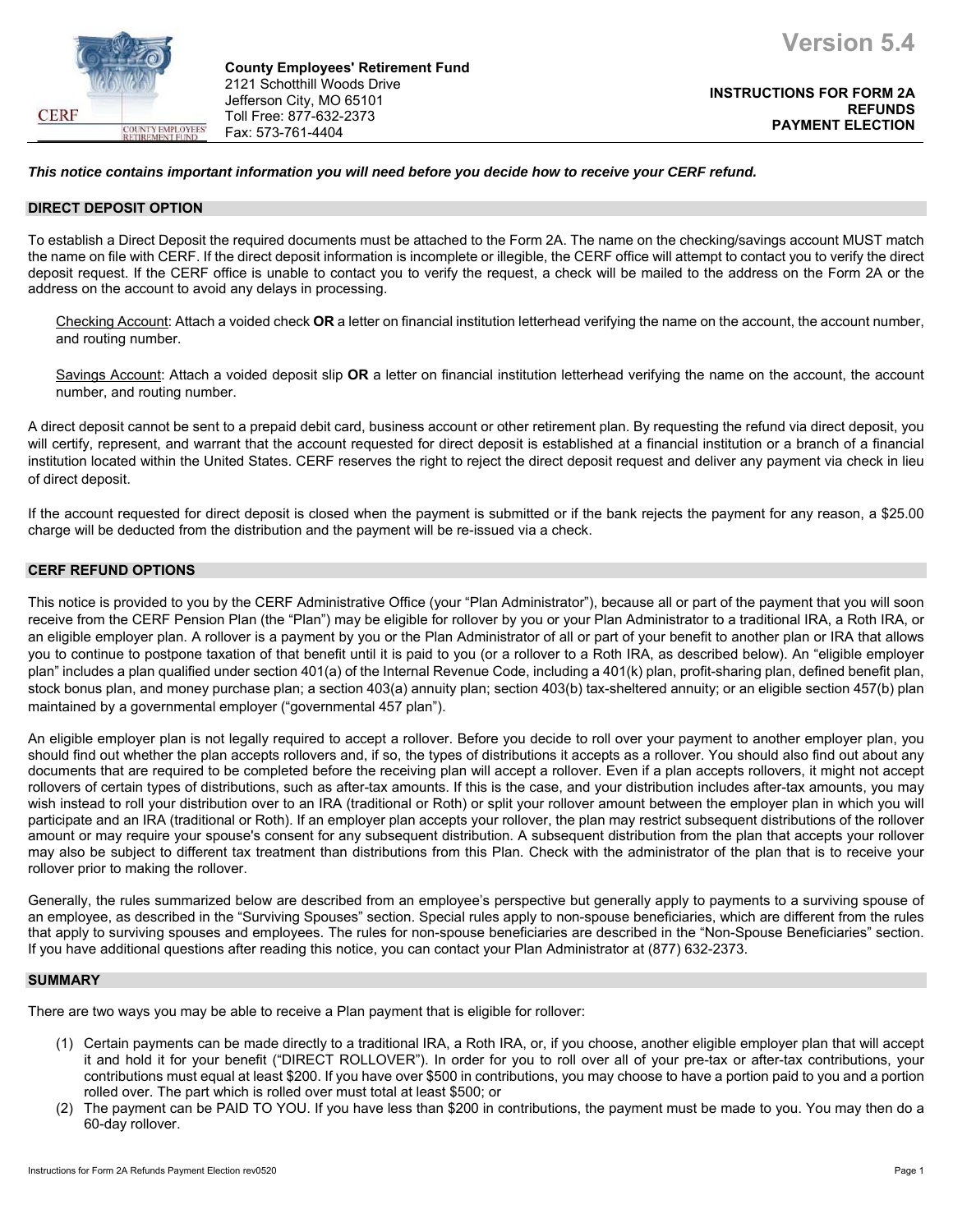### If you choose a **DIRECT ROLLOVER**:

- Except in the case of a Roth IRA (discussed below), your payment will not be taxed in the current year and no income tax will be withheld.
- You choose whether your payment will be made directly to your IRA (traditional or Roth) or to an eligible employer plan that accepts your rollover.
- Generally, the taxable portion of your payment will be taxed later when you take it out of the traditional (non-Roth) IRA or the eligible employer plan. Depending on the type of plan, the later distribution may be subject to different tax treatment than it would be if you received a taxable distribution from this Plan.
- If you are eligible (based on certain rules, including the adjusted gross income limits discussed below) and you choose to roll the amount over to a Roth IRA, the taxable amount of the distribution will be included in your taxable income in the current year (except to the extent it represents a return of after-tax contributions). When you later take a distribution out of the Roth IRA, it will not be taxed if you meet certain distribution requirements.

If you choose to have a Plan payment that is eligible for rollover **PAID TO YOU**:

- You will receive only 80% of the taxable portion of the payment, because the Plan Administrator is required to withhold 20% of the payment and send it to the IRS as income tax withholding to be credited against your taxes. You may not waive this withholding.
- The taxable amount of your payment will be taxed in the current year unless, within 60 days of receipt, you roll it over to a traditional IRA or eligible employer plan. Under limited circumstances, you may be able to use special tax rules that could reduce the tax you owe. However, if you receive the payment before age 59 1/2, you may have to pay an additional 10% tax.
- If, within 60 days of receipt, you choose to roll the amount over to a traditional IRA or an eligible employer plan, the amount rolled over will not be taxed until you take a distribution. However, if you later choose to roll the amount over to a Roth IRA, the taxable amount of the distribution will be included in your taxable income for the current year.

If you later decide to roll over 100% of the payment to an IRA (traditional or Roth) or an eligible employer plan, you must find other money to replace the 20% of the taxable portion that was previously withheld. If you roll over only the 80% that you received to a traditional IRA or eligible employer plan, you will be taxed on the 20% that was withheld and that is not rolled over.

# **YOUR RIGHT TO WAIVE THE 30-DAY NOTICE PERIOD**

Generally, neither a direct rollover nor a payment can be made from the plan until at least 30 days after your receipt of this notice. Thus, after receiving this notice, you have at least 30 days to consider whether or not to have your withdrawal directly rolled over. If you do not wish to wait until this 30-day notice period ends before your election is processed, you may waive the notice period by making an affirmative election indicating whether or not you wish to make a direct rollover. Your withdrawal will then be processed in accordance with your election as soon as practical after the Plan Administrator receives it.

# **PAYMENTS THAT CAN AND CANNOT BE ROLLED OVER**

Payments from the Plan may be "eligible rollover distributions." This means that they can be rolled over to an IRA (traditional or Roth) or to another eligible employer plan that accepts rollovers. Generally, any payment from the Plan will be an eligible rollover distribution except: (1) certain payments spread over a period of at least 10 years or over your life or life expectance (or the lives or joint life expectancy of you and your beneficiary) and (2) required minimum distributions after age 70 1/2 (if you were born before July 1, 1949) or age 72 (if you were born after June 30, 1949). Your Plan Administrator will be able to tell you what portion of your payment is an eligible rollover distribution.

## **AFTER-TAX CONTRIBUTIONS**

If you made after-tax contributions to the Plan, these contributions may be rolled into an IRA (traditional or Roth) or to certain employer plans that accept rollovers of the after-tax contributions. The following rules apply:

## **Rollover into an IRA (Traditional or Roth)**

You can roll over your after-tax contributions to an IRA (traditional or Roth) either directly or indirectly. Your Plan Administrator should be able to tell you how much of your payment is the taxable portion and how much is the after-tax portion.

If you roll over after-tax contributions to a traditional IRA, it is your responsibility to keep track of, and report to the IRS on the applicable forms, the amount of these after-tax contributions. This will enable the nontaxable amount of any future distributions from the traditional IRA to be determined.

If you roll over after-tax contributions to a Roth IRA, it is your responsibility to keep track of, and report to the IRS on the applicable forms, the amount of these after-tax contributions. This will enable the nontaxable amount that represents a return of after-tax contributions to be determined, since the remaining amounts will be taxable at the time of the initial distribution from the Plan.

Once you roll over your after-tax contributions to an IRA (traditional or Roth), those amounts CANNOT later be rolled over to an employer plan.

#### **Rollover into an Employer Plan**

You can roll over all of a payment that includes after-tax contributions, but only through a direct rollover (and only if the receiving plan separately accounts for after-tax contributions and is not a governmental section 457(b) plan). You can do a 60-day rollover to an employer plan of part of a payment that includes after-tax contributions, but only up to the amount of the payment that would be taxable if not rolled over. You cannot first roll over after-tax contributions to an IRA (traditional or Roth) and then roll over that amount into an employer plan.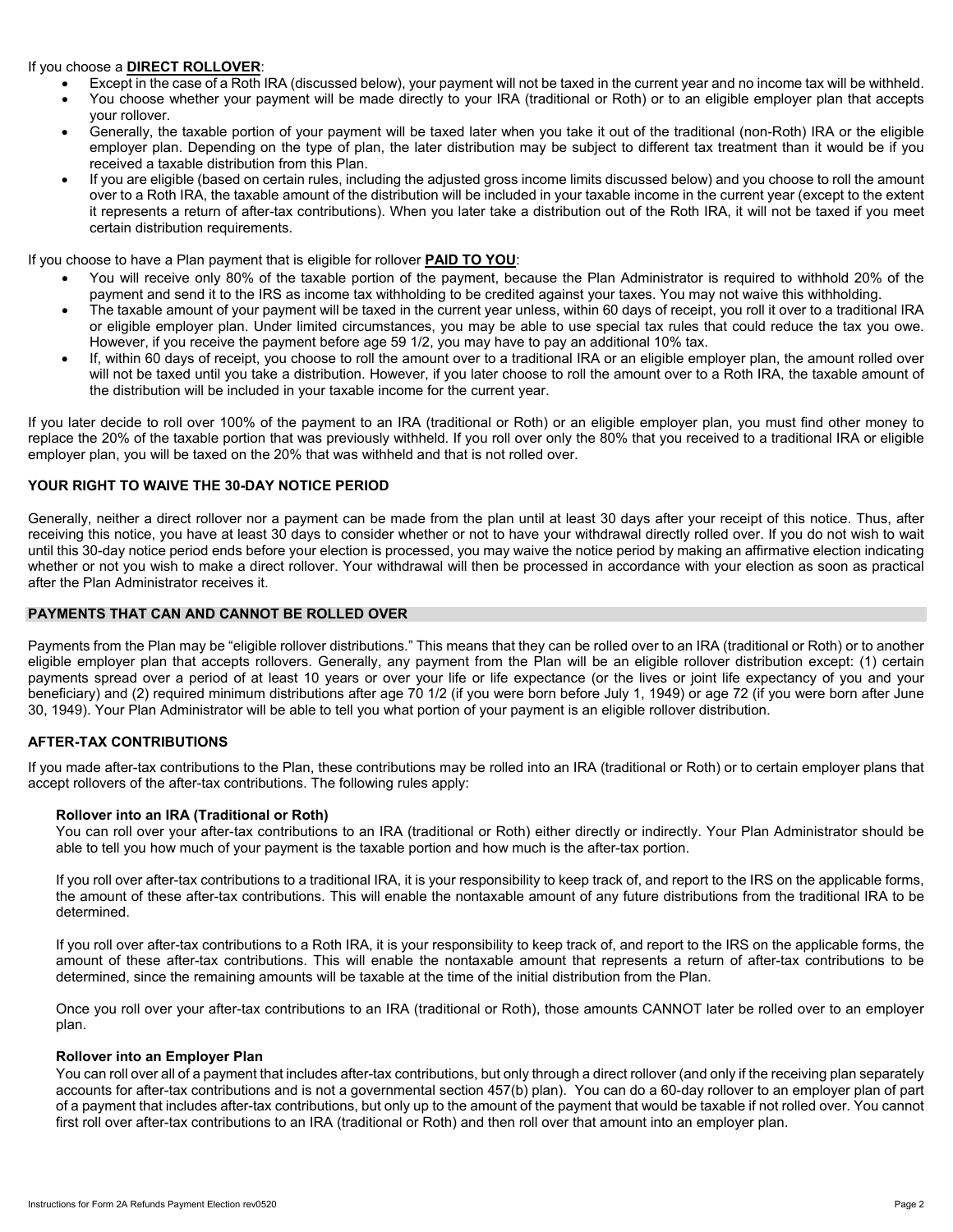## **DIRECT ROLLOVER**

A DIRECT ROLLOVER is a direct payment of the amount of your Plan benefits to an IRA (traditional or Roth) or another eligible employer plan that will accept it. You can choose a DIRECT ROLLOVER of all or any portion of your payment that is an eligible rollover distribution, as described in the Summary above. Except in the case of a rollover of a pre-tax amount to a Roth IRA (discussed below), you are not taxed on any portion of your payment for which you choose a DIRECT ROLLOVER until you later take it out of the traditional IRA or eligible employer plan. In addition, no income tax withholding is required for any portion of your Plan benefits for which you choose a DIRECT ROLLOVER.

## **DIRECT ROLLOVER TO A TRADITIONAL IRA**

You can open a traditional IRA to receive the direct rollover. If you choose to have your payment made directly to a traditional IRA, contact an IRA sponsor (usually a financial institution) to find out how to have your payment made in a direct rollover to a traditional IRA at that institution. For more information, see IRS Publication 590-A, *Contributions to Individual Retirement Arrangements (IRAs)*, and IRS Publication 590-B, *Distributions from Individual Retirement Arrangements (IRAs)*.

### **DIRECT ROLLOVER TO A ROTH IRA**

You can open a Roth IRA to receive the direct rollover. If you choose to have your payment made directly to a Roth IRA, contact an IRA sponsor to find out how to have your payment made in a direct rollover to a Roth IRA at that institution. Remember that you will generally be taxed on any amount rolled over to a Roth IRA (except to the extent it represents a return of after-tax contributions). The 10% additional income tax on early distributions, however, will not apply (unless you take the amount rolled over out of the Roth IRA within 5 years, counting from January 1 of the year of the rollover). It is also important to note that in order to receive a tax-free distribution from a Roth IRA, you will be required to delay distribution until at least five years have passed since January 1 of the first taxable year in which a contribution was made to a Roth IRA set up for your benefit and distribution must be made on or after you reach age 59 1/2, made because you are disabled, made to a beneficiary or to your estate after your death, or that is made to buy, build, or rebuild a first home (up to \$10,000) ("a qualified distribution"). Note that part of any distribution from a Roth IRA that is not a qualified distribution may be taxable as ordinary income on the earnings after the rollover and subject to the additional 10% tax on early distributions. For more information, see IRS Publication 590-A, *Contributions to Individual Retirement Arrangements (IRAs)*, and IRS Publication 590-B, *Distributions from Individual Retirement Arrangements (IRAs)*.

## **DIRECT ROLLOVER TO A PLAN**

If you are employed by a new employer that has an eligible employer plan, and you want a direct rollover to that plan, ask the plan administrator of that plan whether it will accept your rollover. An eligible employer plan is not legally required to accept a rollover. If your new employer's plan does not accept a rollover, you can choose a DIRECT ROLLOVER to an IRA (traditional or Roth). If the employer plan accepts your rollover, the plan may provide restrictions on the circumstances under which you may later receive a distribution of the rollover amount or may require spousal consent to any subsequent distribution. Check with the plan administrator of that plan before making your decision.

#### **CHANGE IN TAX TREATMENT RESULTING FROM A DIRECT ROLLOVER**

The tax treatment of any payment from the eligible employer plan or IRA (traditional or Roth) receiving your DIRECT ROLLOVER might be different than if you received your benefit in a taxable distribution directly from the Plan. For example, if you were born before January 1, 1936, you might be entitled to ten-year averaging or capital gain treatment on a distribution, as explained below. However, if you have your benefit rolled over to a section 403(b) tax-sheltered annuity, a governmental 457 plan, or a traditional IRA in a DIRECT ROLLOVER, your benefit will no longer be eligible for that special treatment. See the sections below entitled "Additional 10% Tax If You Are Under Age 59<sup>1</sup>/<sub>2</sub> " and "Special Tax Treatment if You Were Born before January 1, 1936."

#### **PAYMENTS PAID TO YOU**

If your payment represents pre-tax contributions that can be rolled over and the payment is made to you in cash, it is subject to 20% federal income tax withholding on the taxable portion. The payment is taxed in the year you receive it unless, within 60 days, you roll it over to an IRA (traditional or Roth) or another eligible employer plan that accepts rollovers. If you do not roll it over, special tax rules may apply.

### **INCOME TAX WITHHOLDING**

#### **Mandatory Withholding**

If any portion of your payment can be rolled over and you do not elect to make a DIRECT ROLLOVER, the Plan is required by law to withhold 20% of that amount. This amount is sent to the IRS as income tax withholding. For example, if you can roll over a payment of \$10,000, only \$8,000 will be paid to you because the Plan must withhold \$2,000 as income tax. However, when you prepare your income tax return for the year, unless you make a rollover to a traditional IRA or an eligible employer plan within 60 days (see "Sixty-day Rollover Option" below), you must report the full \$10,000 as a payment from the Plan. If you make a rollover to a traditional IRA or eligible employer plan within the sixtyday period discussed below, you must report the \$2,000 as tax withheld, and it will be credited against any income tax you owe for the year. Again, remember that, if you choose to roll over an amount to a Roth IRA, that entire amount will be included in your taxable income in the current year (except to the extent it represents a return of after-tax contributions).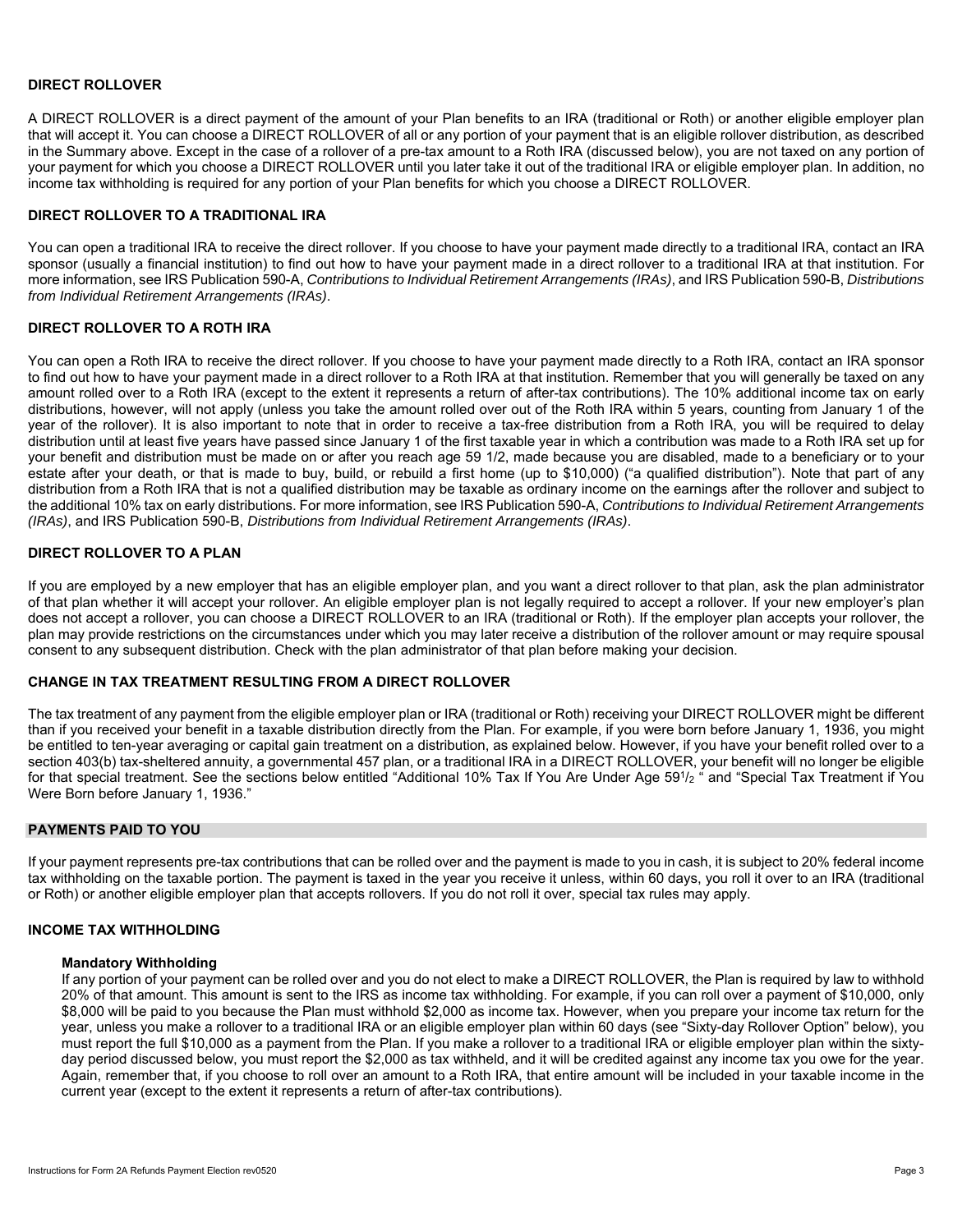### **Voluntary Withholding**

If any portion of your payment is taxable but cannot be rolled over, the mandatory withholding rules described above do not apply. In this case, you may elect not to have withholding apply to that portion. If you do nothing, an amount will be taken out of this portion of your payment for federal income tax withholding. To elect out of withholding, ask the Plan Administrator for the election form and related information.

### **Sixty-Day Rollover Option**

If you receive a payment that can be rolled over, you can still decide to roll over all or part of it to an IRA (traditional or Roth) or another eligible employer plan that accepts rollovers. If you decide to roll the amount over, you generally must contribute the amount of the payment you received to an IRA (traditional or Roth) or another eligible employer plan within 60 days after you receive the payment. Except in the case of a Roth IRA, the portion of your payment that is rolled over will not be taxed until you take it out of the traditional IRA or the eligible employer plan. The portion of your payment that is rolled over to a Roth IRA will be taxable in the current year (except to the extent it represents a return of after-tax contributions). However, when you later take a distribution out of the Roth IRA, it will not be taxed if, among other things, you do not take a distribution for at least five years following the first taxable year in which a contribution was made to a Roth IRA set up for your benefit.

You can roll over up to 100% of your payment that can be rolled over, including an amount equal to the 20% that was withheld. If you choose to roll over 100%, you must find other money within the 60-day period to contribute to the traditional IRA or the eligible employer plan, to replace the 20% that was withheld. On the other hand, if you roll over only the 80% that you received, you will be taxed on the 20% that was withheld.

Generally, the 60-day rollover deadline may not be extended. However, the IRS has the limited authority to waive the deadline under certain extraordinary circumstances, such as when external events prevented you from completing the rollover by the 60-day rollover deadline. Under certain circumstances, you may claim eligibility for a waiver of the 60-day rollover deadline by making a written self-certification. Otherwise, to apply for a waiver from the IRS, you must file a private letter ruling request with the IRS. Private letter ruling requests require the payment of a nonrefundable user fee. For more information, see IRS Publication 590-A, *Contributions to Individual Retirement Arrangements (IRAs)*.

## **Additional 10% Tax If You Are Under Age 591/2**

If you receive a payment before you reach age 59<sup>1</sup>/<sub>2</sub> and you do not roll it over, then, in addition to the regular income tax, you may have to pay an extra tax equal to 10% of the taxable portion of the payment. The additional 10% tax generally does not apply to (1) payments that are paid after you separate from service with your employer during or after the year you reach age 55, (2) payments that are paid because you retire due to disability, (3) payments that are paid as equal (or almost equal) payments over your life or life expectancy (or your and your beneficiary's lives or life expectancies), (4) payments that are paid directly to the government to satisfy a federal tax levy, (5) payments that are paid to an alternate payee under a qualified domestic relations order, (6) payments that do not exceed the amount of your deductible medical expenses, (7) payments from a governmental plan made after you separate from service if you are a qualified public safety employee and you will be at least age 50 in the year of the separation, or (8) payments after your death. See IRS Form 5329 for more information on the additional 10% tax.

The additional 10% tax will not apply to distributions from a governmental 457 plan, except to the extent the distribution is attributable to an amount you rolled over to that plan (adjusted for investment returns) from another type of eligible employer plan or IRA. Any amount rolled over from a governmental 457 plan to another type of eligible employer plan or to a traditional IRA will become subject to the additional 10% tax if it is distributed to you before you reach age  $59<sup>1</sup>/2$ , unless one of the exceptions applies.

#### **Special Tax Treatment If You Were Born Before January 1, 1936.**

If you were born on or before January 1, 1936, and receive a lump sum distribution that you do not roll over, special rules for calculating the amount of the tax on the payment might apply to you. For more information, see IRS Publication 575, *Pension and Annuity Income*.

#### **SURVIVING SPOUSES**

In general, the rules summarized above that apply to payments to employees also apply to payments to surviving spouses of employees.

If you are a surviving spouse, you may choose to have a payment that can be rolled over, paid in a DIRECT ROLLOVER to a traditional IRA, to a Roth IRA, to an eligible employer plan, or paid to you. If you have the payment paid to you, you can keep it or roll it over yourself to a traditional IRA, to a Roth IRA or to an eligible employer plan. Thus, you have the same choices as the employee.

If you are a surviving spouse, your payment is generally not subject to the additional 10% tax, even if you are younger than age 591/2. You may be able to use the special tax treatment for lump sum distributions if the participant was born on or before January 1, 1936.